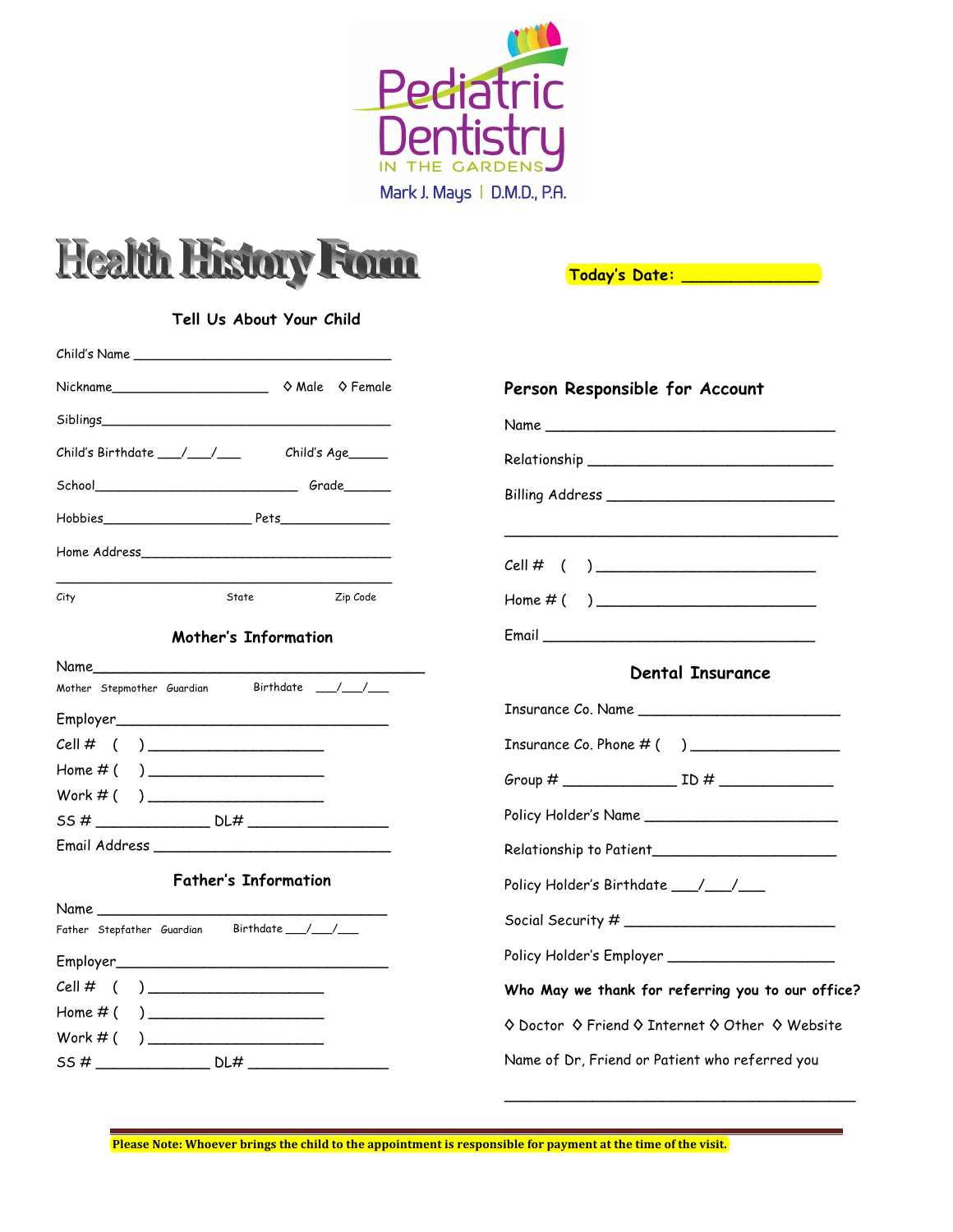

Is this your child's first dental visit? \_\_\_\_\_\_\_\_\_\_\_

If not, when was last visit?  $\overline{\phantom{a}}$ 

Previous Dentist's name: \_\_\_\_\_\_\_\_\_\_\_\_\_\_\_\_\_\_\_

Office phone Number \_\_\_\_\_\_\_\_\_\_\_\_\_\_\_\_\_\_\_\_\_

Were any x-rays taken at previous office? Y N

If yes, date of x-rays \_\_\_\_\_\_\_\_\_\_\_\_\_\_\_\_\_\_\_\_\_

Have there been any injuries to the teeth, face or mouth? If yes, please explain \_\_\_\_\_\_\_\_\_\_\_\_\_\_\_\_

\_\_\_\_\_\_\_\_\_\_\_\_\_\_\_\_\_\_\_\_\_\_\_\_\_\_\_\_\_\_\_\_\_\_\_\_\_\_

#### **Please check the reason for seeking dental care:**

◊ Complete Checkup ◊ Toothache ◊ Accident

◊Appearance of teeth

◊ Other \_\_\_\_\_\_\_\_\_\_\_\_\_\_\_\_\_\_\_\_\_\_\_\_\_\_\_\_\_\_\_

#### **Does the child have any of the following habits?**

- ◊ Thumb Sucking ◊ Nail Biting ◊ Pacifier
- ◊ Mouth Breathing ◊Sippy Cup ◊Tongue Thrust
- ◊ Lip Sucking ◊ Nursing/ Bottle habit

 $\diamond$  Other  $\Box$ 

Has the child ever had a serious problem associated with previous dental work? Y N

**If yes, please explain\_\_\_\_\_\_\_\_\_\_\_\_\_\_\_\_\_**

**\_\_\_\_\_\_\_\_\_\_\_\_\_\_\_\_\_\_\_\_\_\_\_\_\_\_\_\_\_\_\_\_\_\_\_\_\_\_**

Has your child had an unfavorable experience in a dental or medical office? **Y N**

If yes, please explain  $\frac{1}{2}$ 

Any unusual speech habits? \_\_\_\_\_\_\_\_\_\_\_\_\_\_\_\_

Does your child have problems in: ◊ Learning

◊ Concentration ◊Cooperation ◊Understanding

How do you think the child will react to dental treatment?

◊ Excellent ◊ Good ◊ Fair ◊ Poor

Is there any special information that you believe would be helpful to us in your child's visit today or in general? \_\_\_\_\_\_\_\_\_\_\_\_\_\_\_\_

\_\_\_\_\_\_\_\_\_\_\_\_\_\_\_\_\_\_\_\_\_\_\_\_\_\_\_\_\_\_\_\_\_\_\_

\_\_\_\_\_\_\_\_\_\_\_\_\_\_\_\_\_\_\_\_\_\_\_\_\_\_\_\_\_\_\_\_\_\_\_

**Is your child currently taking Fluoride?**

#### **◊ Yes ◊ No**

If yes, How?

◊ Fluoride Pill ◊ Vitamins with Fluoride

- ◊ School Rinse ◊ Fluoridated Bottled Water
- ◊ Mouthwash ◊ Fluoride Gel
- ◊ Other \_\_\_\_\_\_\_\_\_\_\_\_\_\_\_\_\_\_\_\_\_\_\_\_\_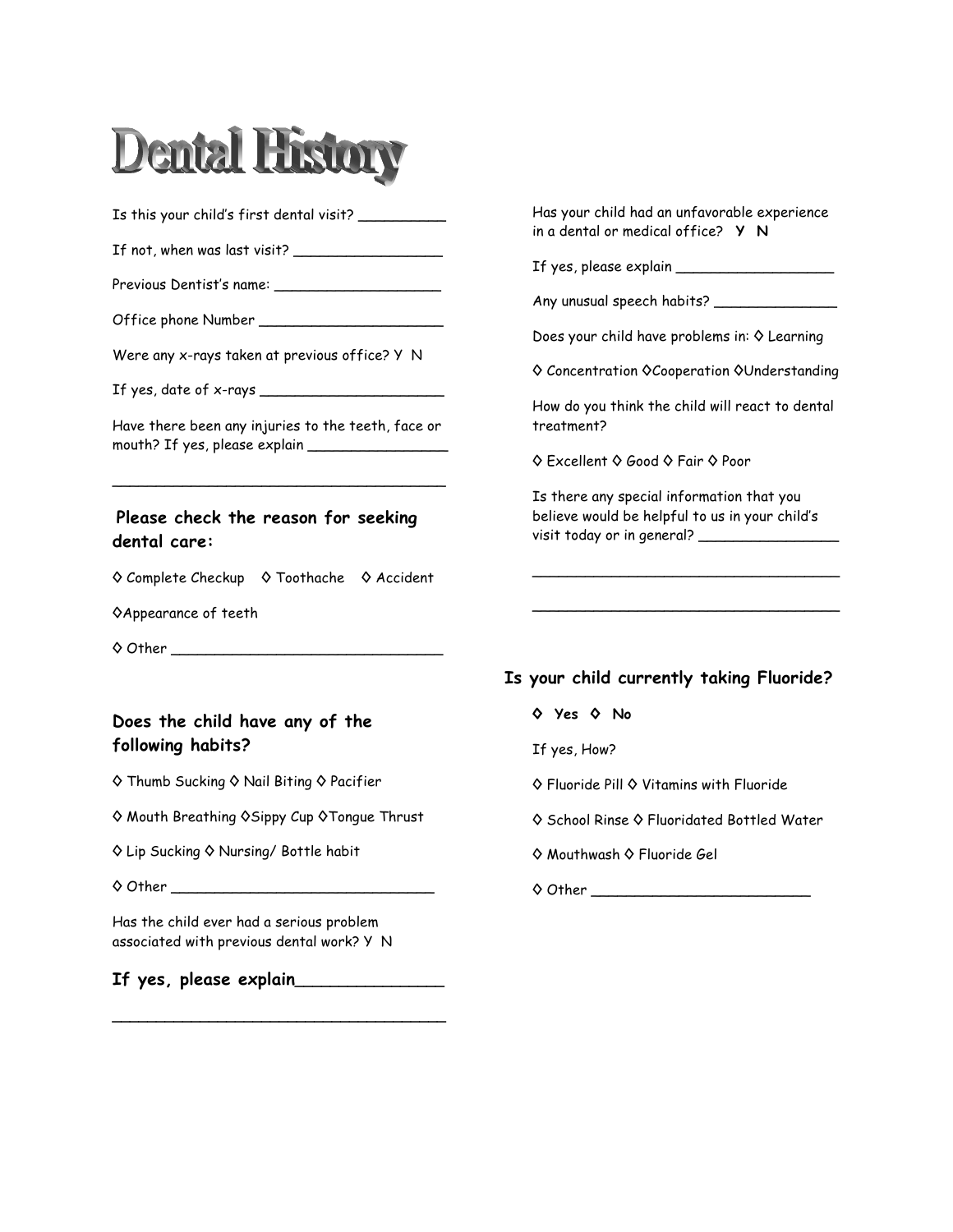# **Medical History**

Name of Child's Pediatrician \_\_\_\_\_\_\_\_\_\_\_\_\_\_\_\_\_\_\_\_\_\_\_\_\_\_\_\_\_\_\_\_\_\_\_\_\_ Phone \_\_\_\_\_\_\_\_\_\_\_\_\_\_\_\_\_\_\_ Date of Last Examination \_\_\_\_\_\_\_\_\_\_\_\_\_\_\_\_\_ Are all Vaccinations up to date? Y N If No, why\_\_\_\_\_\_\_\_\_ Is the patient currently taking any medication? Y N ◊ Antibiotics ◊ Anticoagulants ◊ Tranquilizers ◊ Anticonvulsants ◊ Other\_\_\_\_\_\_\_\_\_\_\_\_\_\_\_\_\_\_\_\_\_\_\_\_ List Current medications, dosages and reasons for taking them \_\_\_\_\_\_\_\_\_\_\_\_\_\_\_\_\_\_\_\_\_\_\_\_\_\_\_\_\_\_\_\_\_\_\_ Does the patient have a history of allergies? Y N If yes, please check all that apply: ◊ Penicillin ◊ Aspirin ◊ Antibiotic other than Penicillin ◊ Anesthesia ◊ Latex ◊ Food ◊ Other \_\_\_\_\_\_\_\_\_\_\_\_\_\_\_\_\_\_\_\_\_\_\_\_\_\_\_\_ Describe symptoms of reaction: \_\_\_\_\_\_\_\_\_\_\_\_\_\_\_\_\_\_\_\_\_\_\_\_\_\_\_\_\_\_\_\_\_\_\_\_\_\_\_\_\_\_\_\_\_\_\_\_\_\_\_\_\_\_\_\_\_\_ **If the Patient has a history of the following, Check all that apply:** o Hearing!Difficulties o ADHD/ADD o Autism o Cancer

- o Speech!Difficulties
- o Emotional!Difficulties
- o Eye!Problems
- $O$  Liver problems or Hepatitis
- o Rheumatic!Fever
- o Diabetes
- o Bleeding!Problems
- o Anemia!
- o Asthma
- o Skin!Problems
- o Heart!Problems/Murmur
- o Kidney!Problems
- o Muscle!Weakness
- o Epilepsy or Seizures
- o Cerebral Palsy
- o Sickle Cell Anemia
- o Disease(s) Affecting normal Growth
- o Bone or Joint Problems
- o Birth!Defects
- $O$  HIV +/Aids
- o Tuberculosis
- o Other\_\_\_\_\_\_\_\_\_\_\_\_\_\_\_\_\_\_\_\_\_\_\_\_\_
- o Any Reason for child to premedicate before a dental visit? Y N If yes, Reason

#### **Dr's Comments**

Has Your Child ever been hospitalized? Y N If yes, please explain

Please describe any medical treatments including drugs, pending surgery, recent injuries or any information that you would like to make us aware of that has not been covered by the medical or dental history \_\_\_\_\_\_\_\_\_\_\_\_\_\_\_\_\_\_\_\_ \_\_\_\_\_\_\_\_\_\_\_\_\_\_\_\_\_\_\_\_\_\_\_\_\_\_\_\_\_\_\_\_\_\_\_\_\_\_\_\_\_\_\_\_\_\_\_\_\_\_\_\_\_\_\_\_\_\_\_\_\_\_\_\_\_\_\_\_\_\_\_\_\_\_\_\_\_\_\_\_\_\_\_\_\_\_\_\_\_\_\_\_\_\_\_\_

\_\_\_\_\_\_\_\_\_\_\_\_\_\_\_\_\_\_\_\_\_\_\_\_\_\_\_\_\_\_\_\_\_\_\_\_\_\_\_\_\_\_\_\_\_\_\_\_\_\_\_\_\_\_\_\_\_\_\_\_\_\_\_\_\_\_\_\_\_\_\_\_\_\_\_\_

\_\_\_\_\_\_\_\_\_\_\_\_\_\_\_\_\_\_\_\_\_\_\_\_\_\_\_\_\_\_\_\_\_\_\_\_\_\_\_\_\_\_\_\_\_\_\_\_\_\_\_\_\_\_\_\_\_\_\_\_\_\_\_\_\_\_\_\_\_\_\_\_\_\_\_\_\_\_\_\_\_\_\_\_\_\_\_\_\_\_\_\_

Is there anything you would like to discuss with the doctor in private or without your child present? Y N

I understand that the information I have given is correct to the best of my knowledge, that it will be held in the strictest of confidence and it is my responsibility to inform this office of any changes in my child's medical status as well as any changes to my Insurance information, phone number and address. I authorize the dental staff to perform the necessary dental services my child may need.

\_\_\_\_\_\_\_\_\_\_\_\_\_\_\_\_\_\_\_\_\_\_\_\_\_\_\_\_\_\_\_\_\_\_\_\_\_\_\_\_\_\_\_\_\_\_\_\_\_\_\_!!!!!\_\_\_\_\_\_\_\_\_\_\_\_\_\_\_\_\_\_\_\_\_\_\_\_\_\_\_\_\_\_\_\_\_\_\_\_\_\_\_\_\_\_!!!!!!!!!!!!!!!!!!!!!!!!

**Signature of Cuartaius Signature Signature Signature Signature Signature Signature Signature Signature Signature Signature Signature Signature Signature Signature Signature Signature Signature Signature Signature Signatur**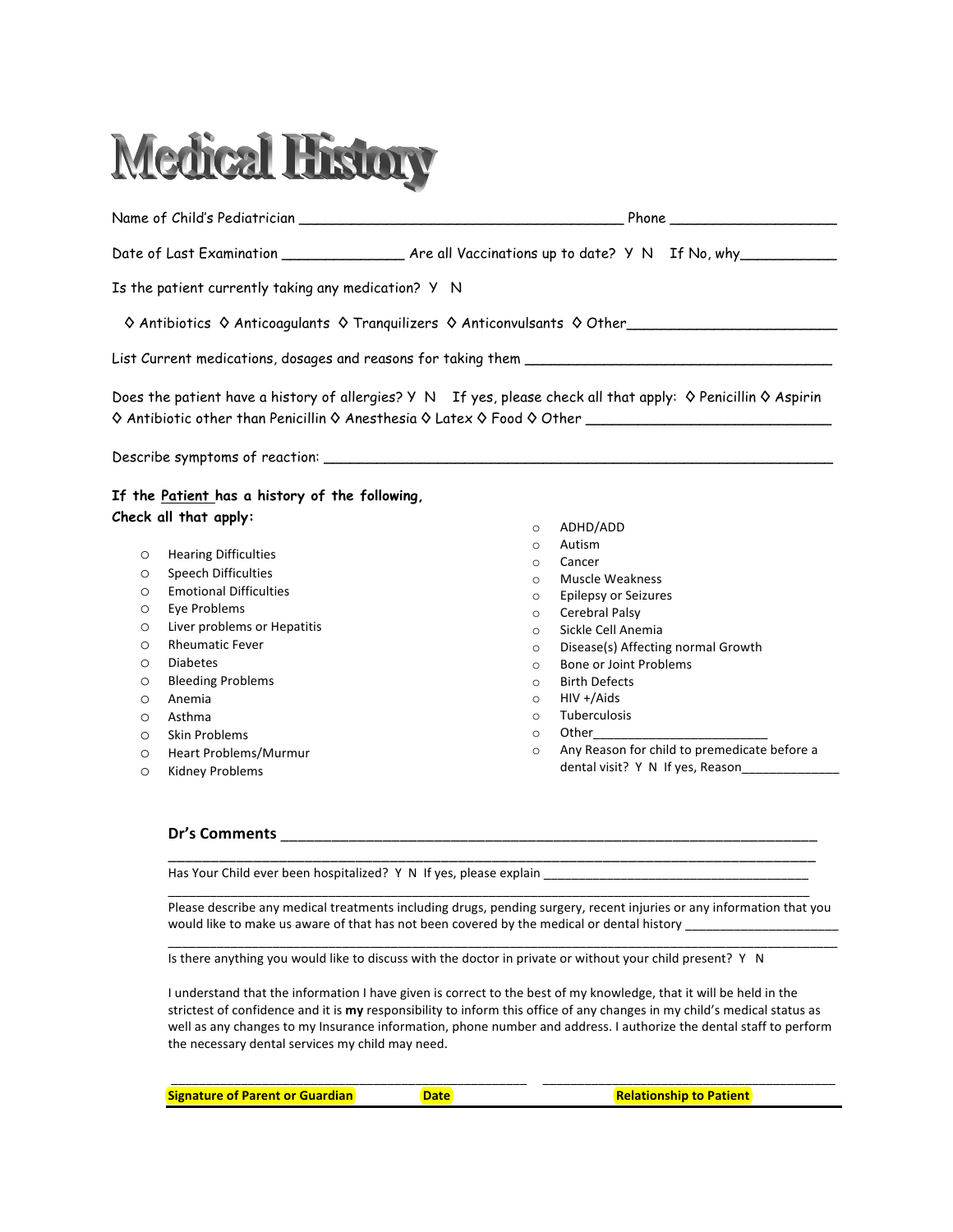Thank you for choosing us as your dental care provider. We are committed to providing you with the best quality of care and service. The following is a statement of our Financial Policy, which we require that you sign prior to any treatment. All patients must complete our Information form completely before seeing the doctor. All PAYMENTS AND CO-PAYMENTS ARE DUE AT THE TIME OF SERVICE BY WHO EVER BRINGS THE CHILD TO THE APPOINTMENT. However, the amount that you are asked to pay at the time of service is only an **ESTIMATE** of what the insurance is not going to cover. You will be billed for the difference when our office receives the insurance payment.

Should your account become a collection problem with our office, all future appointments will need to be paid in full at the time services are rendered whether you have dental insurance or not.

#### **Insurance**

Regarding insurance plans, we are participating providers with **Cigna, Guardian, Aetna and Delta Dental**  insurance companies. However, if your policy allows you to see any dentist of your choice, as a courtesy to you, we will file your insurance claim on your behalf with the information you provide to us. Co-payments and deductibles are due at the time of service. Co-payments include the portion of the bill, which the insurance company indicates as the patient's responsibility.!

#### **Insurance- Non-Participating Provider or No Insurance**

In the event that your insurance coverage changes to/or is a plan where we are not participating providers or if you do not have insurance coverage, we do require 100% of the bill to be paid at time of service  $BY$ WHOEVER BRINGS THE CHILD TO THE APPOINTMENT. Your insurance policy is a contract between you and your insurance company. We are not a party to that contract. Please be aware that some, and perhaps all, of the services provided may be non-covered services and not considered reasonable and customary under certain dental plans. In the event that we must turn your account over to our collection agency for payment, you will be responsible for the fees associated with this collection process.

#### **Usual and Customary Rates**

Our practice is committed to providing the best treatment for our patients and we charge what is usual and customary for dental services in our area. You are responsible for payment regardless of any insurance company's determination of usual and customary rates.

#### **Missed Appointments**

Please help us serve you better by keeping scheduled appointments. Due to an unusual amount of broken appointments, we do now reserve the right to charge for appointments broken without 24 hours advance notice and in certain cases will be forced to dismiss the patient from our practice.

Thank you for understanding our Financial Policy. Please let us know if you have questions or concerns. I have read the Financial Policy. I understand and agree to the Financial Policy.

I understand that it is my responsibility to inform the front office if there is ever a change to my personal information including any insurance changes. I will be responsible for this account regardless of what the insurance company covers.

**\_\_\_\_\_\_\_\_\_\_\_\_\_\_\_\_\_\_\_\_\_\_\_\_\_\_\_\_\_\_\_\_\_\_\_\_\_\_ \_\_\_\_\_\_\_\_\_\_\_\_\_\_\_\_\_\_**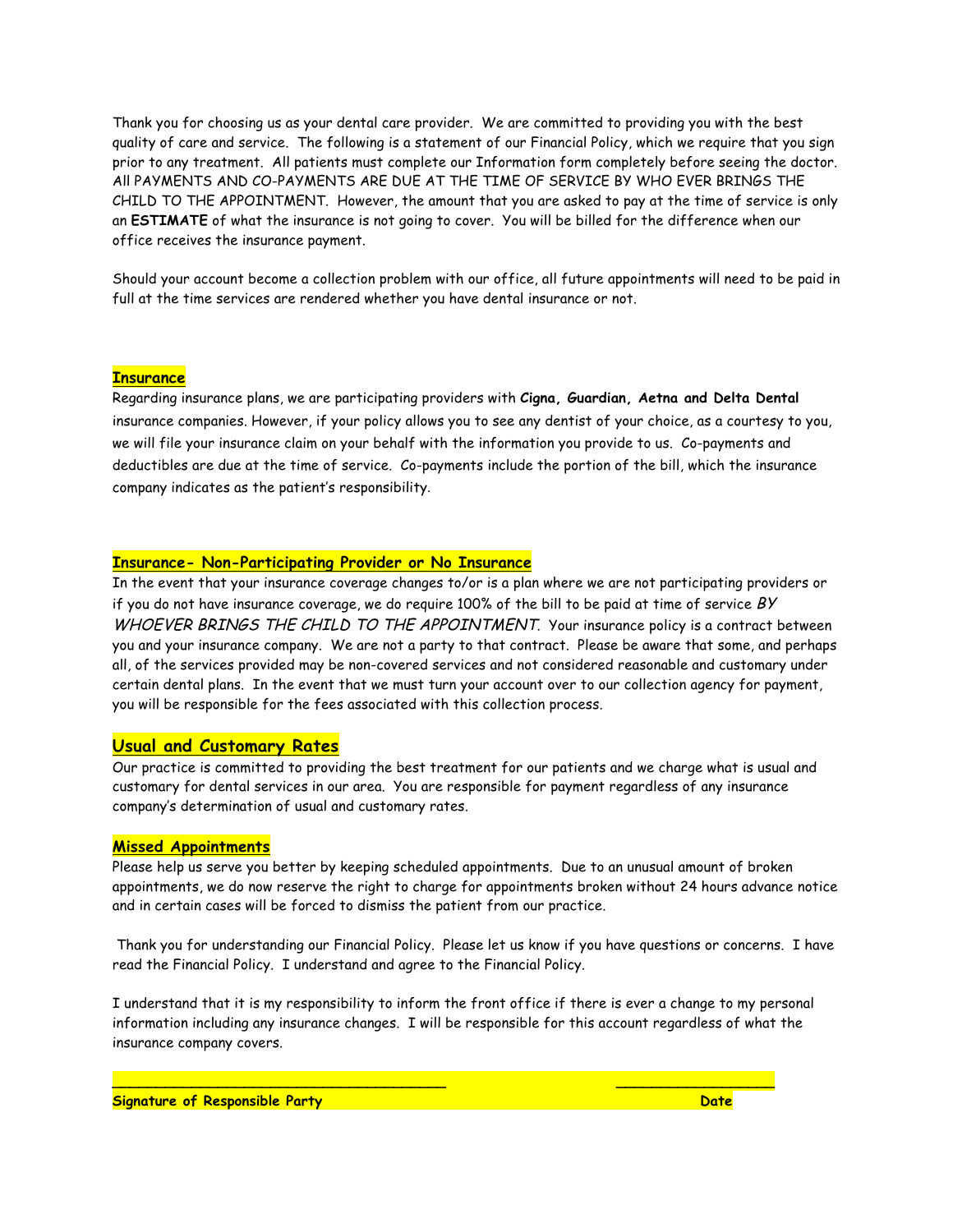# **If you will be using dental insurance, you must sign on both lines below**

I agree to be responsible for all charges for dental services not I hereby authorize payment of the dental Paid by my dental benefit plan, unless prohibited by law. To the benefits otherwise payable to me, directly Extent permitted by law, I consent to your use and disclosure to the dentist. Of my protected health information to carry out payment activities In connection with this claim.

| Signed (patient or responsible party) | date | <b>Signed (insured person)</b> | date |
|---------------------------------------|------|--------------------------------|------|
|                                       |      |                                |      |

**As a courtesy to our patients, we file your insurance claim- however…**

At the time of your first visit, we call and verify you insurance benefits. The insurance company gives us a general breakdown of benefits **and always tells us this not a guarantee.**

We use this general breakdown when asking you for your copay at each visit. **Please understand** that we are in no way promising you that this is all you will need to pay.

- 1. If the insurance company pays less than we expected, you will be responsible for the balance.
- 2. Each insurance company has a different list of non-covered procedures. For example, some will not cover sealants and others think this is so important they pay this procedure at 100%. If the procedure is not covered by your insurance; you will be responsible for the balance.
- 1. The frequency of cleaning/x-rays and other procedures that the insurance may cover are different from one company to another. If the insurance company does not pay for a visit due to frequency or for any other reason, you will be responsible for the balance.
- 2. If you exceed your yearly maximum, you will be responsible for the balance.
- 3. If the insurance company does not pay us within 45 days of our filing the claim, you will be responsible for the balance.

### **Please sign the following:**

I understand that the amount I will be asked to pay, my copay, is based on a general breakdown of benefits and that I will be responsible for paying any amount my insurance company does not pay. I have reviewed my insurance information and verified that the names, social security numbers, addresses and birthdays are correct.

\_\_\_\_\_\_\_\_\_\_\_\_\_\_\_\_\_\_\_\_\_\_\_\_\_\_\_\_\_\_\_\_\_\_\_\_\_\_\_\_\_ \_\_\_\_\_\_\_\_\_\_ \_\_\_\_\_\_\_\_\_\_\_\_\_\_